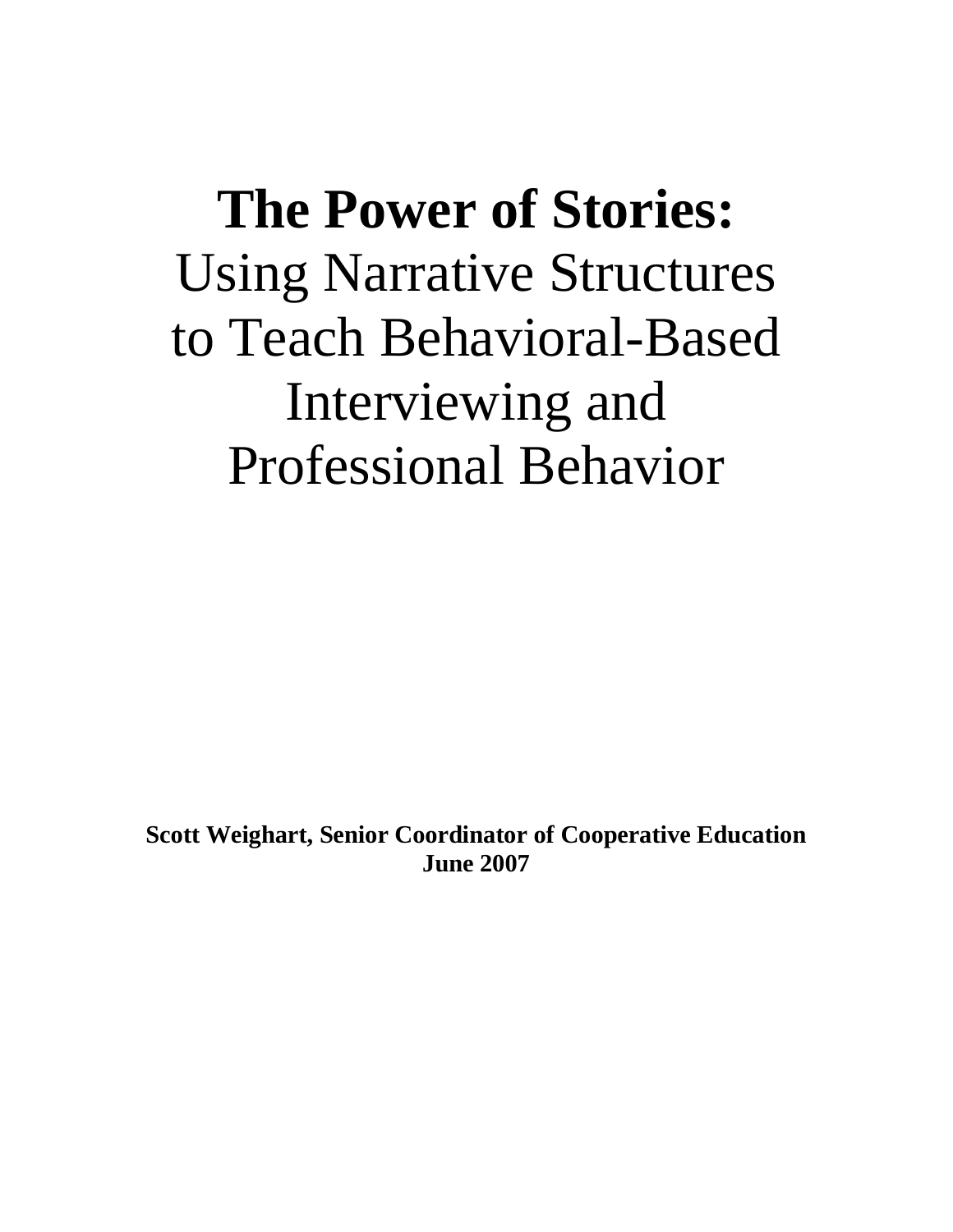#### **Introduction**

Over the last few years, a few apparently disparate threads in my career became intertwined. In the late 1980s and early 1990s—well before I became a member of the cooperative education faculty at Northeastern University in March 1995—I was a management consultant for a Boston firm that specialized in creating training and development models for Fortune 500 clients. Typically, the firm would conduct "critical incident interviews" with top performers, asking these organizational superstars to reflect quite specifically on the best and/or most challenging experiences. My role was to assist in analyzing the mounds of interview transcripts in an attempt to discern themes amidst the sea of stories. Ultimately we would work together to devise a model of behavioral competencies—the traits that differentiated the top performers from the pack in that organization.

Simultaneously, I was enrolled in fiction-writing workshops at the Harvard Extension School, learning the fundamentals of creating short stories by writing my own and critiquing those of my classmates. This led to becoming a member of a fiction-writing group, but it also changed me as a reader. Although I had always been a voracious reader, these experiences enabled me to take apart stories to see what made them tick.

Although it remains to be seen whether I'll be able to resume anything more than nominal effort in consulting or creative writing some day, I serendipitously find myself drawing upon those experiences in my role on the co-op faculty. I have come to believe that stories and the underlying principles of narratives in general can be an extremely valuable tool in teaching aspiring professionals how to interview as well as in modeling appropriate professional behaviors in the workplace. This article describes the details of these discoveries in the hopes that other professionals may be able to use similar techniques with their own students.

#### **Basics of Contemporary Fiction-Writing Techniques**

In order to understand how narrative structures, it may be useful to review some fundamentals of fiction writing as it taught to aspiring writers today. In fact, I routinely review these principles as a way of framing my instruction of behavioral-based interviewing, which has emerged as the hands-down most popular topic of my Professional Development for Co-op class.

#### 1. *Today's stories typically begin "in medias res."*

"In medias res" is a Latin term meaning "in the middle of things." This term actually goes back to roughly the year 30 BC, when the leading Roman poet Horace alludes to the fact that stories don't necessarily have to begin *ab ovo* (from the beginning or, literally, "from the egg). In writing about Homer's *Iliad*, Horace praised the poem by writing the following:

Nor does he begin the Trojan War from the double egg, but always he hurries to the action, and snatches the listener into the middle of things ...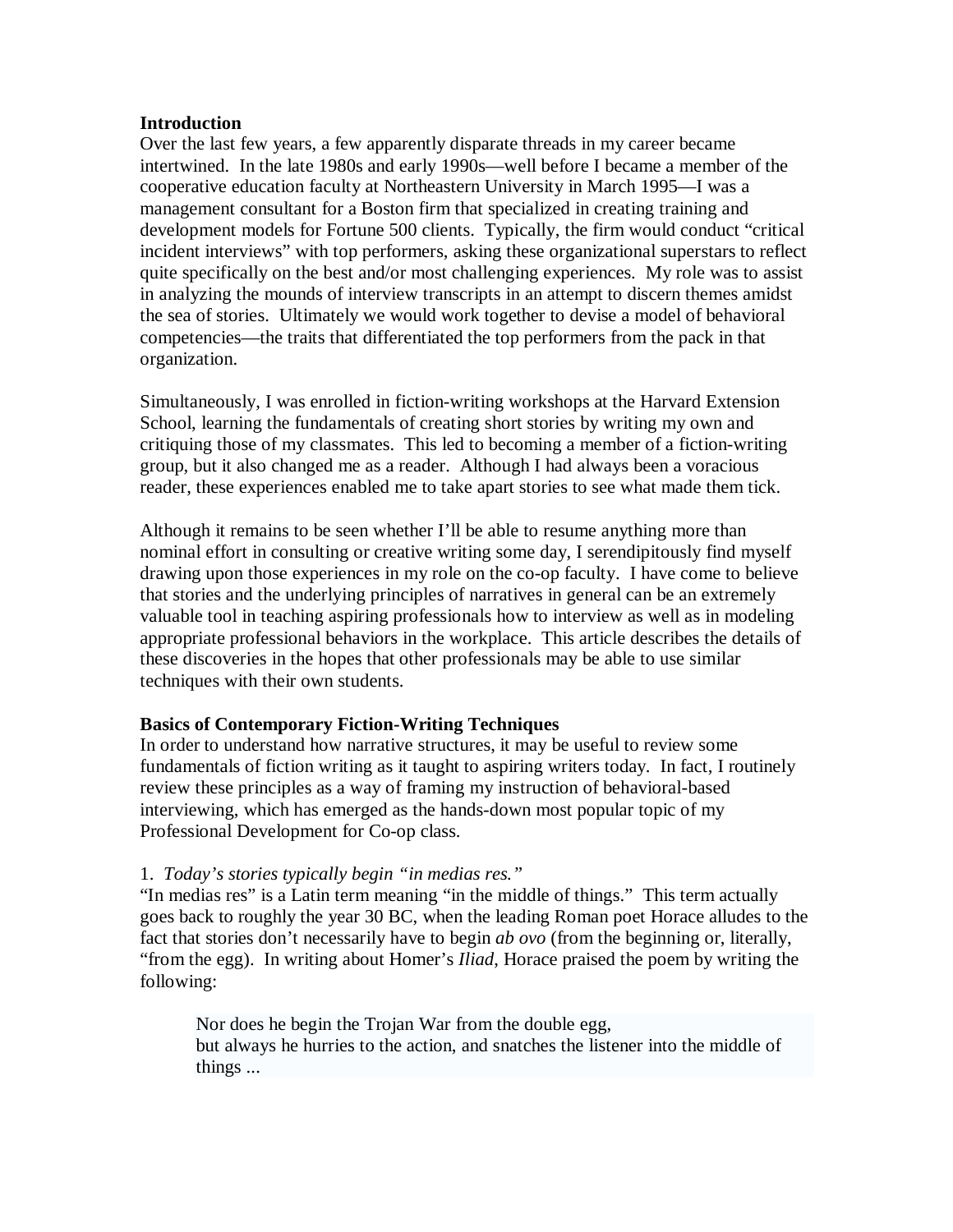So writing stories *in medias res* is hardly a new concept. However, it's an approach that went out of fashion in  $19<sup>th</sup>$  century fiction, which often starts with the birth and early life of the main character—and sometimes it begins even earlier than that! Consider that Anna Karenina doesn't appear in the novel that bears her name until chapter 18. In Moby-Dick, the whale itself doesn't surface until chapter xx of a xxx-page novel!

Today's readers and moviegoers—or interviewers, for that matter—are not as patient as the comparatively undistracted  $19<sup>th</sup>$ -century reader. Therefore, storytellers need to begin the forward motion of their tales at or near a time in the characters' lives that will be of heightened interest to the person hearing the story.

# 2. *Stories need to present a conflict or problem facing the protagonist… and do so quickly.*

This strongly relates to the first principle. Whether you're reading *If On A Winter's Night Traveler* by Italo Calvino—a playful but cerebral literary novel, basically postmodern metafiction in that it's a work of fiction that constantly reminds the reader that it's fiction—or a big-budget Hollywood film such as *Spider-Man 3*, contemporary stories usually waste little title time in putting a conflict on the table. In the Calvino novel, "you" are the main character, and you're reading the book, which includes reminders to tell your family to turn down the television. But then the "you" in the story quickly finds that the book has been misprinted and needs to be returned to the store. At the bookstore, your book is replaced with apologies… but when you get home and start to read again, you find that you're now reading a different book altogether!

Thus we see the usual pattern: The author introduces a conflict and then deepens it. It may be anything from a comical inconvenience to a life-threatening emergency. Either way, we are engaged and want to know what will happen next.

# 3. *The story's conflict generally intensifies and ultimately reaches some sort of resolution.*

The best stories move on from the initial conflict and then intensify, reaching a crescendo of sorts before reaching some sort of resolution. In a Jane Austen or Anthony Trollope novel, it often may be a matter of who marries who in the end after a series of obstacles is overcome. In a grade B horror or sci-fi film, there will be resolution as to whether the murderer is caught or killed or whether the aliens are prevented from taking over the planet.

Regardless, most readers, moviegoers, or behavioral-based interviewers will be disappointed if there is not some sort of resolution to the conflict. It may not be tied up so neatly that we know precisely what happens after "THE END"—stories often end *in medias res* just as they begin that way—but there needs to be some sense that the primary conflict that engaged us led to an outcome, whether positive or negative.

# 4. *Idiosyncratic details make stories come alive.*

Curiously, "God is in the details" and "the devil is in the details" are both common expressions. Whatever force may be in them, we must acknowledge how details are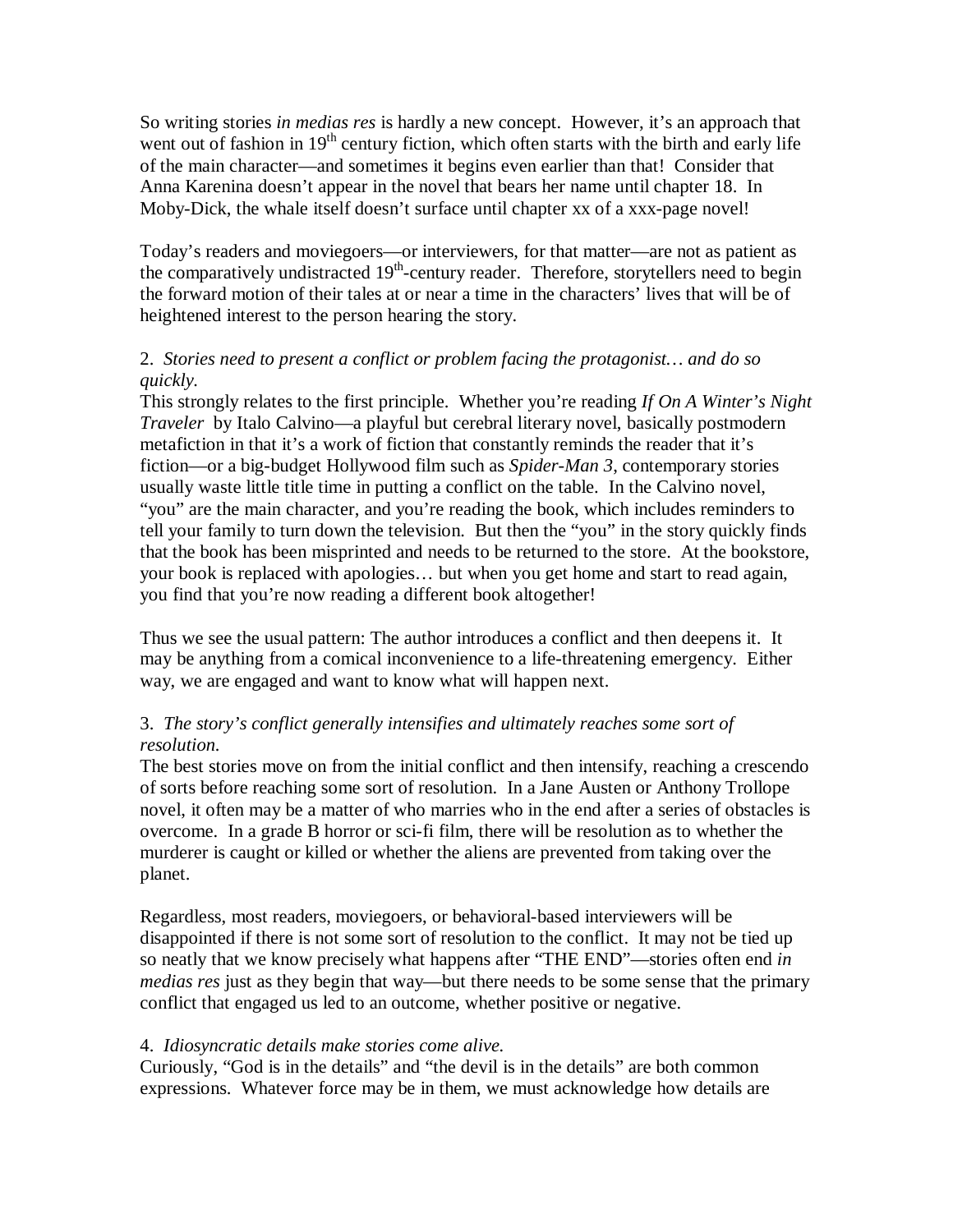critically important in making stories jump to life. Too often, storytellers stick to the realm of superficial details instead of drilling deeply into the quirky elements that make stories believable. In one otherwise mediocre short story I once wrote, I mentioned a character who had a saffron-colored toothbrush that reminded her of the robes worn by Hare Krishnas in airports. It was the shining moment of believability in an otherwise lacking story.

#### In John Gardner's classic book *On Becoming A Novelist*, he says the following:

There can be no great art, according to the poet Coleridge, without a certain strangeness. Most readers will recognise at once that he's right. There come moments in every great novel when we are startled by some development that is at once perfectly fitting and completely unexpected… Strangeness is the one quality in fiction which cannot be faked..

We tend to disbelieve stories when a detail fails to ring true, just as an idiosyncratic detail makes all the difference in having us trust the storyteller. Gardner says that strangeness cannot be faked in fiction, but it's extremely difficult to fake it in true stories—including in job interviews. Later we'll consider how to incorporate these quirky details for full effect.

#### **Examples of these principles in contemporary books and films**

Reflecting on a few random books and films I've read and seen in recent months, we see how universal these principles are. A few months ago, I read *What Is The What* by David Eggers, a novel based heavily on the author's extensive interviews with Sudanese refugee Valentino Achak Deng, one of the Lost Boys.

Rather than laboriously telling Valentino's story in linear fashion—starting with his early carefree years in a Sudanese village—the novel begins *in medias res.* Naively, Valentino is duped by a woman who insists she needs to use the phone in his Atlanta apartment. In short order, a man with a gun follows her in, and Valentino is held captive while they pillage his apartment. Lying on the floor, he reflects back on the life that led him to this tenuous moment as an American immigrant.

This frames the action that follows, which is basically a series of life-threatening dilemmas brought to life with countless idiosyncratic details of treks through the desert, life in the refugee camps, and generally many hardships interspersed with enough small joys to make it all believable.

These principles hold up just as well in non-fiction. In *The Places In Between*, Scotsman Rory Stewart recounts his remarkable attempt to walk across Afghanistan—just months after 9/11. It starts at the beginning of the trip, where the conflict is firmly established: Stewart is told quite emphatically that he will be killed if he makes this trip. We then follow his step-by-step journey through a rich variety of terrains and scenarios, wondering what will happen in many dangerous situations.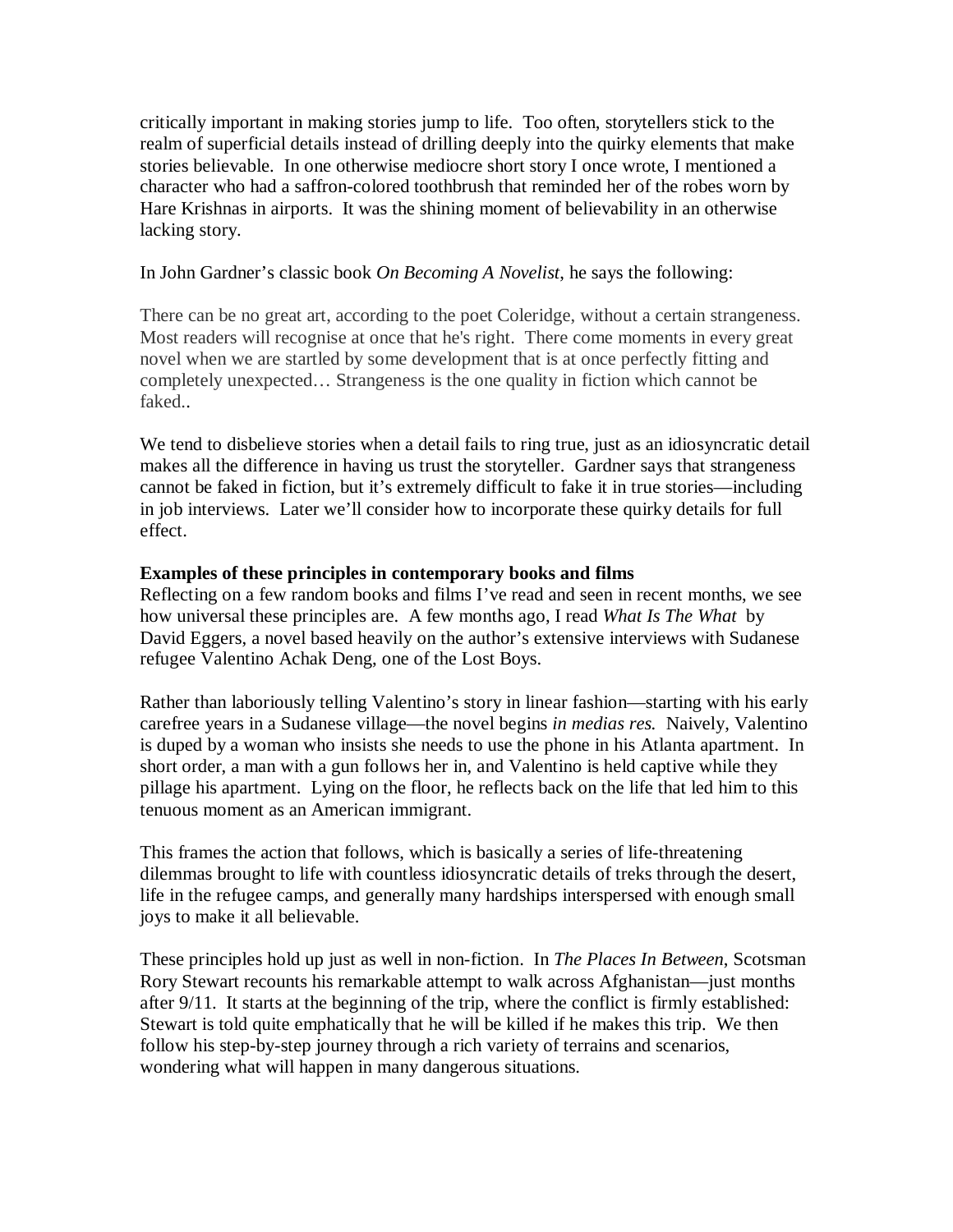The fundamentals of great storytelling aren't limited to serious subject matter or to books. *Fever Pitch* is a very enjoyable movie comedy about a diehard baseball fan whose conflict revolves around whether the love of a good woman can coexist with his longterm mistress—a fanatical interest in the fortunes of the Boston Red Sox. The relationship gets off to a good start in the off-season, but the looming pennant race presents him with comical existential dilemmas. When his beautiful girlfriend is treating him to a romantic getaway to Paris, can he forego some important home games in the name of love?

Even a documentary film with no scripted plot twists and not much action tends to follow this kind of dramatic structure. Months ago I saw *The Story of The Weeping Camel*, a Mongolian film that probably has no more than a thousands words of dialogue in the whole movie. But however simple the story is, it has all it needs. The conflict occurs when a family's camel gives birth to an albino camel and then refuses to let it nurse. The family must try any number of possible solutions, and we are ultimately stunned with a surprisingly emotional resolution.

I find it helpful to review examples like these when helping students understand how to formulate their own stories—whether for interviewing or in reflecting on their experiences.

## **Consulting and the "Critical Incident Interview"**

I won't attempt to give a definitive history of behavioral-based interviewing (BBI) in this article. I will cover some brief highlights of how it has evolved over the last 85 years.

The earliest roots I've seen hearken back to 1922, when an US Army study showed extreme problems with interviewer reliability and validity in unstructured interviews. Over the subsequent decades, researchers gradually began devoting more attention to the subject. In the 1960s, a new level of sophistication was attained. Maas (1965) had interviewers list the traits of successful performers and then asked interviewers to write behavioral examples differentiating between high, medium, and low performance in those areas.

The situational interview was developed by Latham, Saari, Pursell, and Campion (1980), and we still come across examples of it today whenever we hear of interviewers posing scenarios to which the interviewees must detail how they would handle the situation. The focus here is on "how *would* you perform" in a specific circumstance.

As the 1980s progressed, a transition occurred in interviewing research. When it came to questioning job applicants, researchers found that they got good results from shifting the focus from "what would you do *if*" to "what *did* you do *when*" in interview studies. Janz et al. (1982) began showing the superiority of reliability and validity in what they called Patterned Behavioral Description Interviews. Then Orpen (1985) conducted more comprehensive studies that showed that if anything Janz underestimated the extent of this superiority.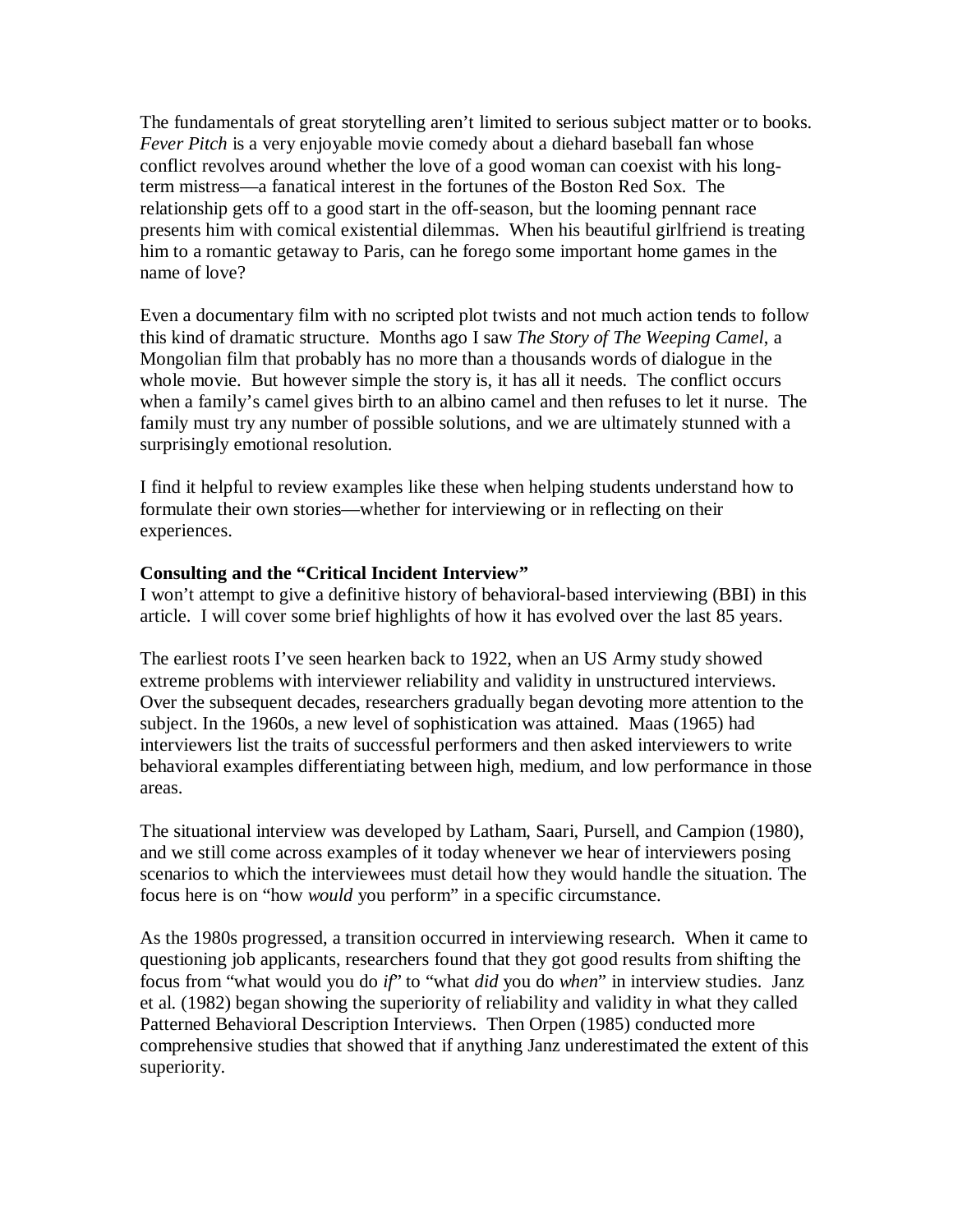In this same decade, Hay McBer and then Charles River Consulting (eventually renamed Cambria Consulting) began using critical incident interviews—not for making hiring decisions but for HR training and development purposes. When I was hired by Cambria to as a freelance consulted, I had little idea of this history of the movement. But I was soon fascinated by how compelling it was to mine these interviews for valuable information.

The typical pattern was to interview numerous individuals from a client company. About half had been identified as outstanding performers, while the other half was average. Neither the interviewers nor those analyzing the transcripts initially knew whether they were looking at information from a top performer or a more typical one. We simply tried to determine what themes were emerging. Eventually we would compare the two groups to figure out what differentiated the best from the rest, thematically. This would set the stage for future training, development, and hiring practices for that organization.

Sometimes the results were counterintuitive. Themes such as cross-functional awareness, out-of-the-box thinking, big-picture thinking, customer-service focus, and drive for results often emerged, but some of these qualities were not always as highly correlated with the top performers as you might expect, depending on the organization. This makes sense if you think about it. Someone who is a superstar at a more structured company like GE might have traits that would be less likely to lead to success at some place like Yahoo or Google. Inevitably, we learned a great deal about what it took to be successful in a specific organization.

In one project for a Fortune 500 client, I had the pleasure of using my fiction-writing skills to write up a few dozen of the best transcribed stories as dramatized narratives, complete with conflicts and idiosyncratic details. Much to my surprise as low man on the totem pole with the organization, one of the senior consultants pointed to my collection of stories as the most exciting piece of the whole set of deliverables for the client. Clearly the stories brought the model to life and made it concrete.

#### **The Rise of Behavioral-Based Interviewing**

Meanwhile, industry experts were starting to figure out that a comparable focus on critical incidents could yield substantial payoffs in the hiring process. Think of how much money it costs to advertise positions and conduct interviews for them, let alone how much a typical professional employee earns. Then think about the financial and psychological costs of hiring the *wrong* employee—whether someone who is mediocre or particularly if the person is a mismatch and ultimately must be terminated. Clearly, anything that could reduce the risks of making the wrong hiring decisions would have major dividends for employers.

Behavioral-based interviewing has proven to be the best bet to date. A recent metaanalytic study by Behavior Description Technologies compared numerous hiring methods. Using correlation coefficients—with which a 1.0 would be a perfect correlation, -1.0 would be a perfect *negative correlation*, and 0.0 would indicate no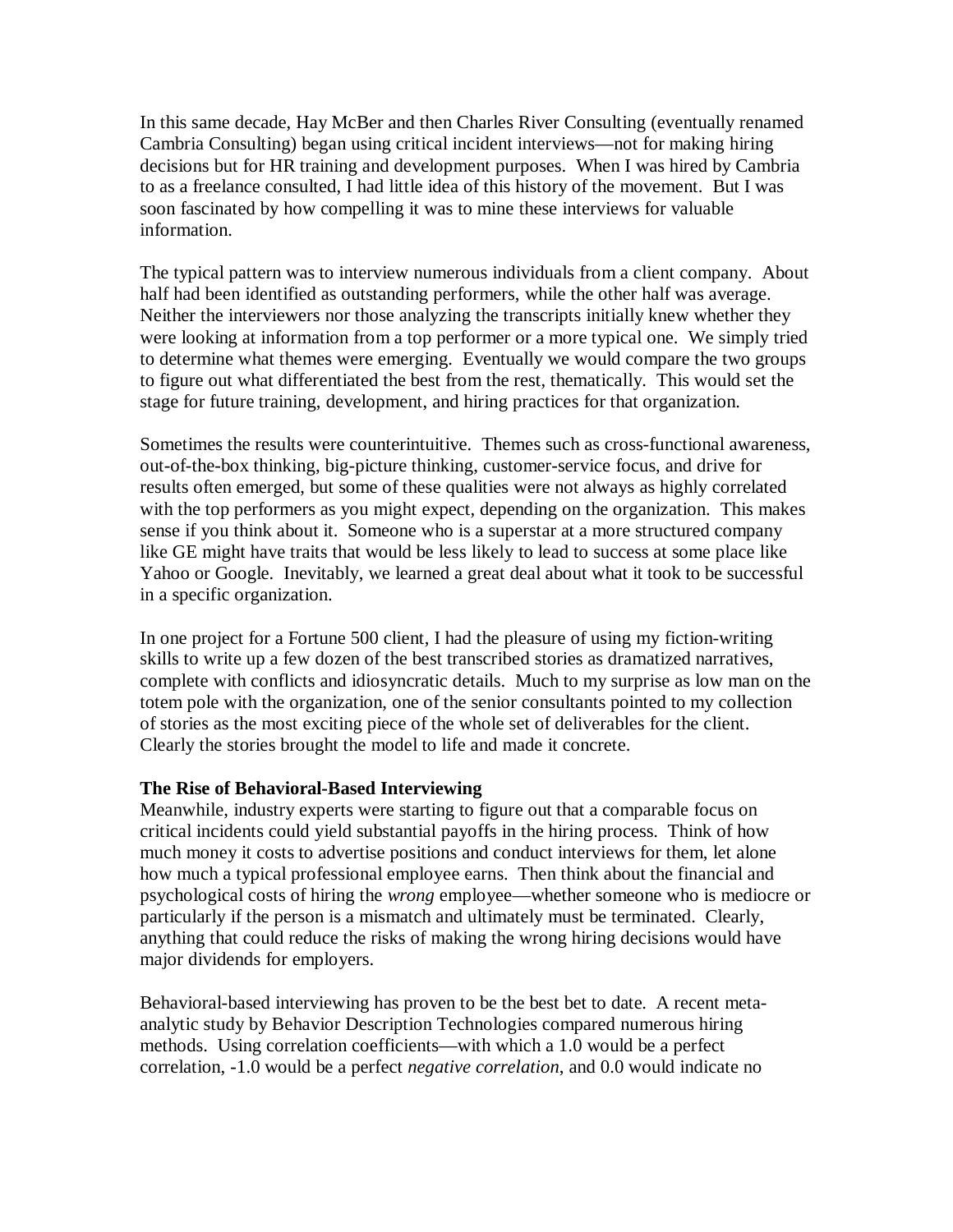relationship whatsoever between the two variables, here's what they found when it came to the correlation between various methods and ultimate job success:

- Education level: .10 rating  $(1.0 \text{ highest})$
- Resume rating:  $.16$  rating
- One-on-one unstructured interview: .19
- Reference checks: .24
- **Mental ability tests: .26 .69**
- Work sample tests: .55
- Behavior Description Interviewing: .70 .80<sup>\*</sup>
- \* Depending on precision of interviewer analysis/training

With this data becoming more available to employers, we started seeing the first behavioral-based interviews around 1996 or 1997. The big accounting firms were among the first to adopt this style along with some Fortune 500 companies. Interviewers should be training manuals with names like "More Than A Gut Feeling." There was a definite movement afoot, but it was unclear whether it would be a passing fad.

# **Integrating BBI Into Student Preparation Activities**

Initially our students were frustrated by the BBI approach. A small percentage were naturals, but most were either puzzled or irritated by questions such as the following:

- Tell me what is your greatest specific accomplishment in life thus far.
- Tell me about a time that you had to overcome adversity in a job, school, or life situation.
- Describe a specific situation in which you needed to take an unpopular stand.
- Walk through a time when you had to deal with a problem when working in a group or team.

I often have a check-in period at the beginning of my Professional Development for Coop class. One time, a young woman looking for her first co-op job checked in by saying "I just had the *stupidest* interview yesterday!" I told her that this was entirely possible, given that many interviewers are untrained and therefore don't know what to do. Some interviewers spend the whole time talking and don't really ask any questions at all! But when I asked her to describe the interview, my guess was proved wrong. "That wasn't a stupid interview," I told her. "That was a behavioral-based interview."

When I dug deeper into her irritation about the experience, I learned something important. "They asked me to tell them about a time that I had to overcome adversity while working a team," she said. "I'm 19 years old, and I've never had serious job. I've never really needed to deal with adversity at all!"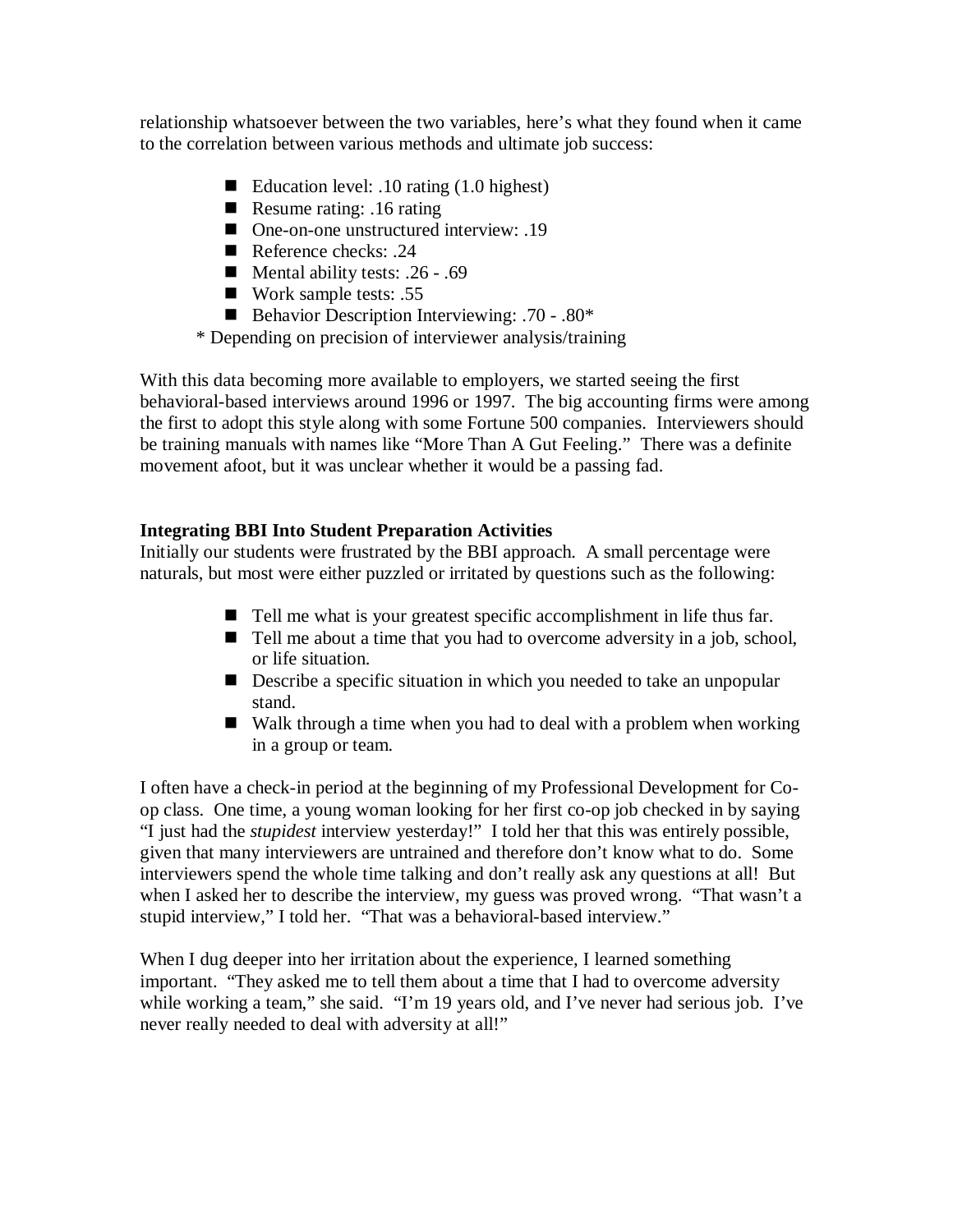This showed me a major part of the problem in training students for behavioral-based interviews. Many students and young adults are at a loss when it comes to behavioralbased interviews, and for good reason:

## 1. *Students lack self-awareness about their own achievements, or they negate or minimize them.*

There is a common belief among students that their experiences or accomplishments somehow don't "count" unless they occur in a professional context. This is really a problem of staggering dimensions. I have had students who built their own computer network in their dorm or created a sophisticated website… and yet failed to think of putting it on their resume, as it was "just something they did." Then there is the student who has only worked in retail or in menial jobs. They believe that no one is going to want to hear about their waitressing or landscaping job, and they don't even begin to tap into those experiences without being directed to do so.

## 2. *Not many people—students or otherwise—are natural storytellers.*

In my experience, relatively few people can start telling an effective BBI story about themselves off the top of their heads. Most of us have quite a few options we could use, but it's difficult to decide which one will work best in the heat of the moment. Without some preparation and rehearsal, it's difficult to reel off several great stories with all of the elements that will strike the right chord with the interviewer.

# 3. *Figuring out the parameters of a good story takes practice.*

How much background will the interviewer need to understand the specific situation at hand? How short can the story be while still conveying the right level of detail? How long can the story be without becoming tedious? Which details are "need to know" versus "nice to know" or completely unnecessary? All of these elements are more art than science, and someone who is inexperienced in the professional world—let alone with interviewing—needs time to develop a comfort level with them.

All of that said, I became convinced that it was absolutely worthwhile to teach students the relatively advanced skill of becoming a great behavioral-based interviewee. One amazing experience that showed me the power of stories came when conducting a practice interview many years ago, when BBI was still new to me. The student's name was Ramona. I had almost finished her practice interview, and it was definitely a mediocre one. She struck me as the kind of person who thought the idea was to show up for the interview, answer off the top of your head as best as you can, and as long as you say *something* for every question you're doing okay.

I always want to have something really positive I can say during a practice interview critique, and I didn't have much to go on with Ramona up to that point. So I decided to throw one of the BBI questions at her that I had heard from one of the accounting firms: "What would you say is the greatest accomplishment of our life so far?"

I'll never forget the moment. She paused, mulled it over for several seconds, and came out with this: "When I was very young, I had to deal with a few sudden deaths in my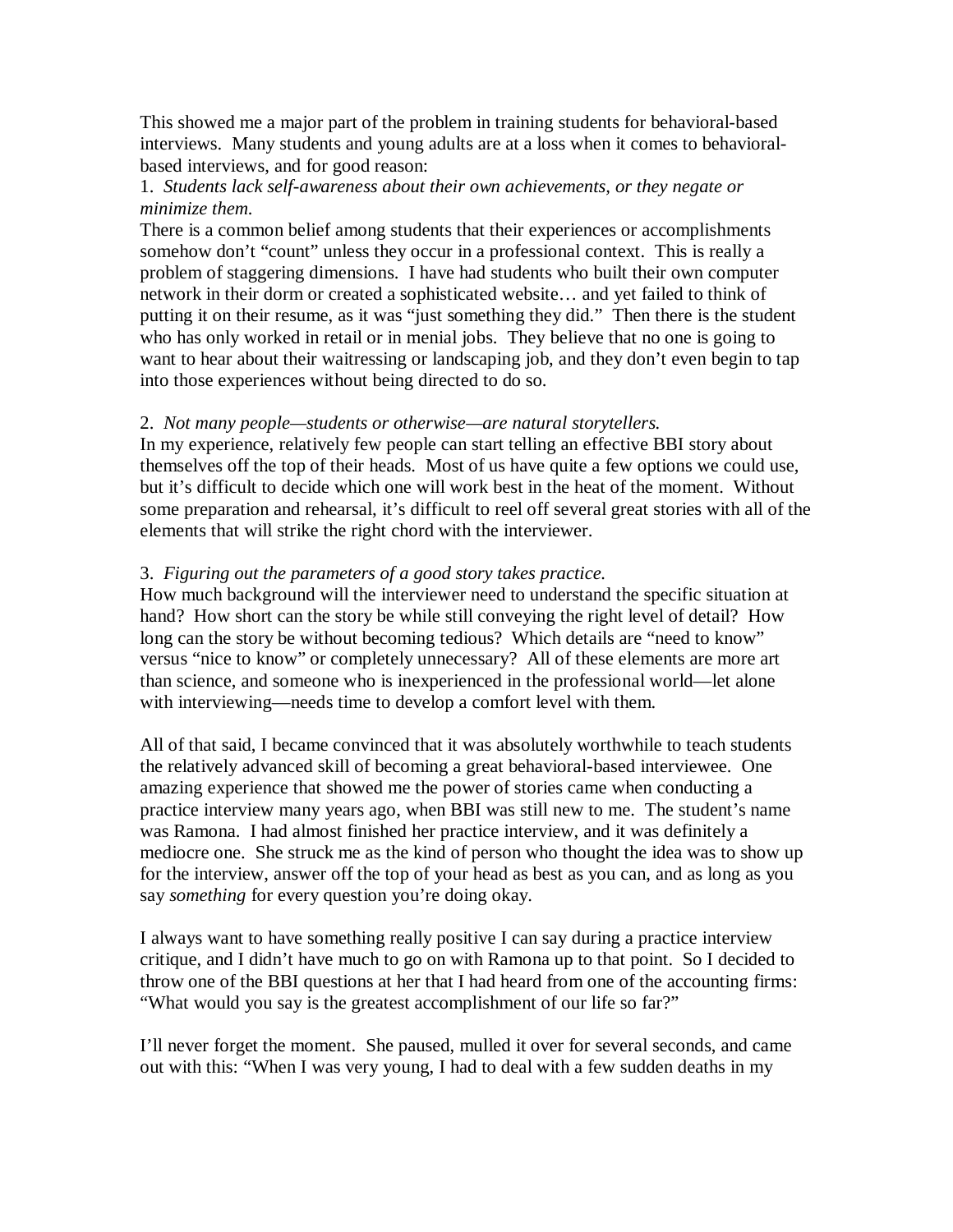immediate family," she said. "As you might imagine, it was traumatic for me. And as a result, I grew up very scared about death and emergencies in general…

"But when I got to high school, I just grew really tired of being this fearful person. So I decided to do something about it. First I got CPR training, and then I got more training in emergency medicine. Then I joined a volunteer rescue squad in my home town, and for the next year and a half I dealt with emergencies all the time… And now, if something were to happen to a loved one or friend, I wouldn't be powerless. I could do something about it."

No matter how many times I tell that story, it always churns up emotions. Hearing that story changed my whole relationship with Ramona. Obviously, I encouraged her to move that story to the front of the interview, as it said so much about her character. But it also made me feel like I really knew something about her as a human being something I would never have known had I not thrown the question at her on a whim.

So between what BBI was doing for me in terms of building relationships with my students—not to mention how much more frequently we heard of employers using this interviewing style—I began thinking more seriously about integrating BBI into my practice interviews and in the teaching of my class.

# **Teaching BBI**

Now that I was sold on the value of behavioral-based interviewing, the question of how we could prepare students came to the forefront. In fact, the first question was really *if*  we could prepare students for a BBI. The employers who used it always espoused the fact that it was an effective method precisely because it was so much harder to tell employers what they wanted to hear. Barring an unusually effective pathological liar, the candidate was limited to what he or she actually had done. Employers implied that there was no way a candidate could prepare to tell about that.

Doing some research about BBI preparation, I readily came across the handy acronym called STAR, standing for Situation, Tasks, Actions, Results. For a time, I advised students to use it. To some degree, this helped them focus on a specific situation, and it reminded them to get to the outcome, or results. But I always found it to be a bit too abstract. Students struggle to differentiate between Tasks and Actions, for example, and I also found that you could touch on the four elements without ending up with a story that was truly compelling.

Around the same time, I felt that I had bottomed out in my teaching of the Professional Development for Co-op course. It was feeling like a forced march. There was a sense that the class didn't really challenge our millennial-era students, who had very high expectations. I didn't like the class atmosphere, and I knew major changes needed to happen.

I revamped my approach to the class for the Fall 2004 semester, wedding a few of these different trends in the process. Giving a survey the first day that confirmed the millennial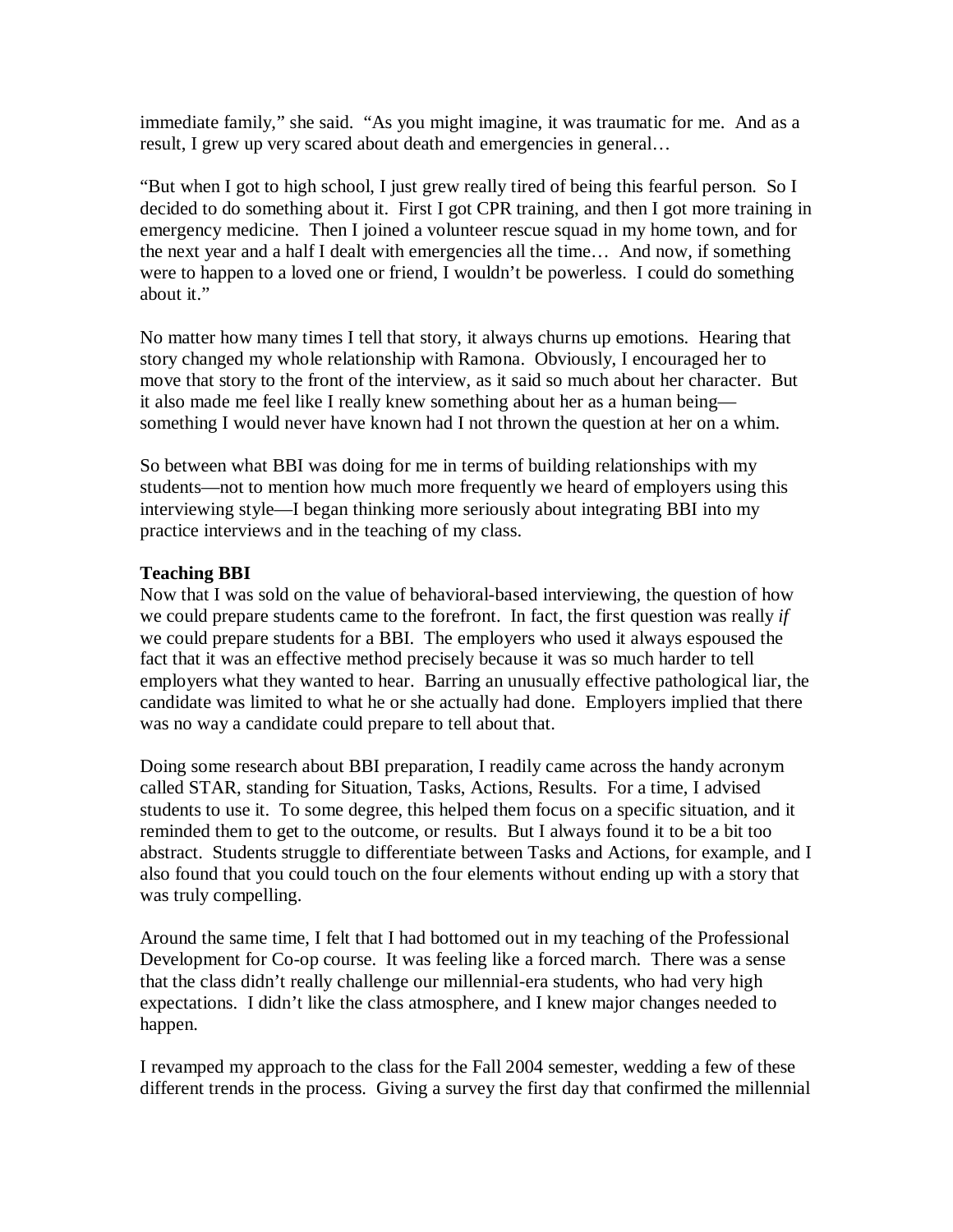values. Over 90 percent of the class "strongly agreed" with the statement "I expect to accomplish great things in my career and in my life." This gave me a card to play all semester. I pushed them very hard with tougher assignments and in-class exercises. When they balked, I reminded them about their own high expectations and reiterated that great accomplishments are not magic. Great success requires hard work, and it starts with this class.

The two new exercises that proved to be pivotal both revolved around teaching the students how to write stories. The first was something plainly called "Bridging Exercise." After learning the fundamentals of interviewing strategy through my *Find Your First Professional Job* textbook and classroom lecture, students had to target a specific job description in this exercise. The idea was to answer the open-ended interview opener "tell me about yourself" with a sharp, specific, strategic answer citing skills that they employer sought in a job candidate. Then they had to back up this answer with two BBI stories that would *prove* that they actually had two of the qualities that they claimed to have in the tell me about yourself response.

In grading the bridging exercises, I give the students specific feedback including scores on a five-point scale on the initial answer as well as on each of the two BBI stories. After they get that feedback to know whether they're hitting the target, they then tackle a BBI assignment. This one works the opposite way around: Instead of trying to think of stories that will display a specific skill or trait, I tell them to just focus on writing three specific stories that will show them making great accomplishments or contending with major challenges. Then, after they write each story, they have to identify at least three different soft skills that the story could be used to illustrate in an interview.

The idea is that a vivid and compelling BBI story inevitably showcases multiple traits customer-service skills, ability to work in a team, and initiative, for example. Given that no one can predict exactly what questions will be asked over the course of several interviews in a job search, this exercise gets them thinking about how they might be able to plug their great stories into answering a variety of questions.

The upshot is that they come out of the class with five BBI stories that they are ready to use in interviews. Obviously, this builds great confidence when dealing with a behavioral-based interview, but a nice bonus is that students often report that they are able to integrate one or two stories into most conventional interviews as well. After all, it's one thing to claim that you have great interpersonal skills or an excellent work ethic: A great BBI story helps you *prove* it.

#### **Keys To Teaching BBI**

By now I have taught BBI to over 200 students in six semesters worth of classes. As a result, my students have taught me a great deal each time that I correct a batch of assignments. As a result, I now have a series of principles that I use when lecturing about BBI or correcting assignments: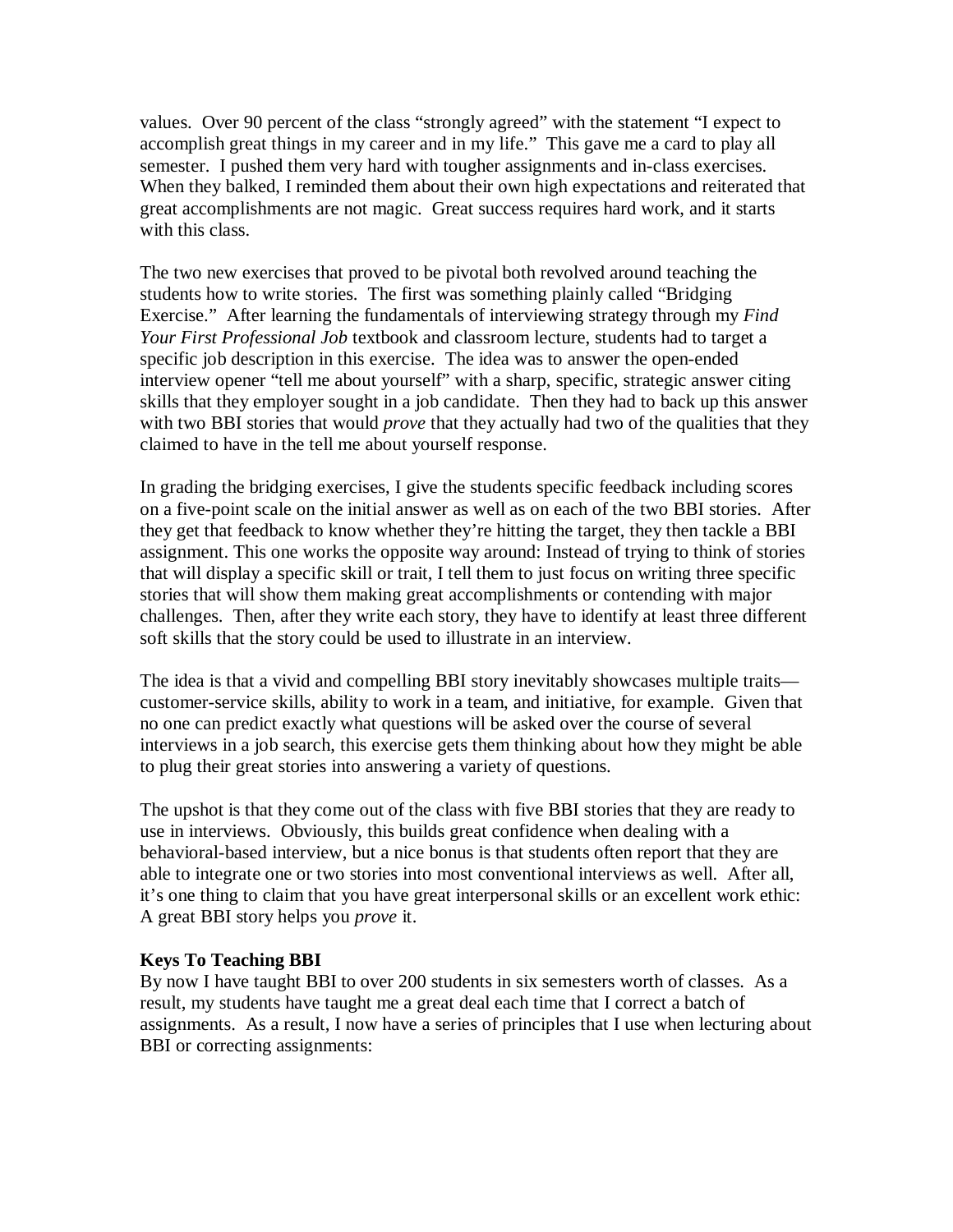## 1. *Think story, not example.*

If you ask a student to give you an *example* of a time when they displayed the ability to work under pressure, you're increasing the chances of getting something very general as opposed to something that is really starting *in medias res* as a good story should.

# 2. *To come up with the best stories, think about CONFLICTS, PROBLEMS, and CHALLENGES*.

What was the toughest and/or best day you ever had at work? What customer challenged you the most? What was the biggest moment of truth you faced in a classroom or some other activity? What was the biggest hurdle you overcame? Prodding students with questions like these helps generate stories.

## *3. A story starts at a specific moment in time.*

Sometimes you might need a few sentences to set the stage, but you want to make sure students strive to drill down into a specific moment in time. I always tell students that a great sign in a BBI story is a phrase such as "I remember one afternoon when…" or "One day a customer came in and said…" This emphasizes that we're avoiding the trap of limiting things to a general overview of a situation.

## 4. *Stories don't have to be work experience.*

As noted earlier, students often believe that professional work experience is the only that really counts. In addition to milking stories of retail jobs and menial duties, though, remind students to delve into many other life experiences. Classroom stories can be powerful, as can stories about playing sports, doing volunteer work, overcoming a personal weakness, or mastering a new skill. Some of the best BBI stories I've ever heard involve community service or sports, and students love writing them once they realize that these are not only okay but potentially great sources.

#### 5. *Remember the ABC rule.*

In this case, ABC stands for affective, behavioral, and cognitive. Sometimes students tend to describe a sequence of events in a detached, matter-of-fact manner. The result is that we sometimes have stories that tell us very little about the storyteller. When critiquing a BBI story, ask yourself if it has those three elements. The affective component refers the emotional piece. A good BBI interviewer will pull this out of the interviewee if necessary by asking probing questions during the story: "So what were you *feeling* when your team initially failed to hit the deadline for the first draft of the report?" But it's better if you provide the emotions without waiting for an engraved invitation which may never come.

The behavioral element refers to actions. "Okay, so when you first learned that you were going to be the only waitress handling nine tables that night, what did you *do* first? Then what?" Make sure the interviewee is telling you their actions, as they will tell you a good deal about their style.

The cognitive component refers to thoughts. Sometimes the BBI interviewer will pull those thoughts out with another probing question: "So what was going through your mind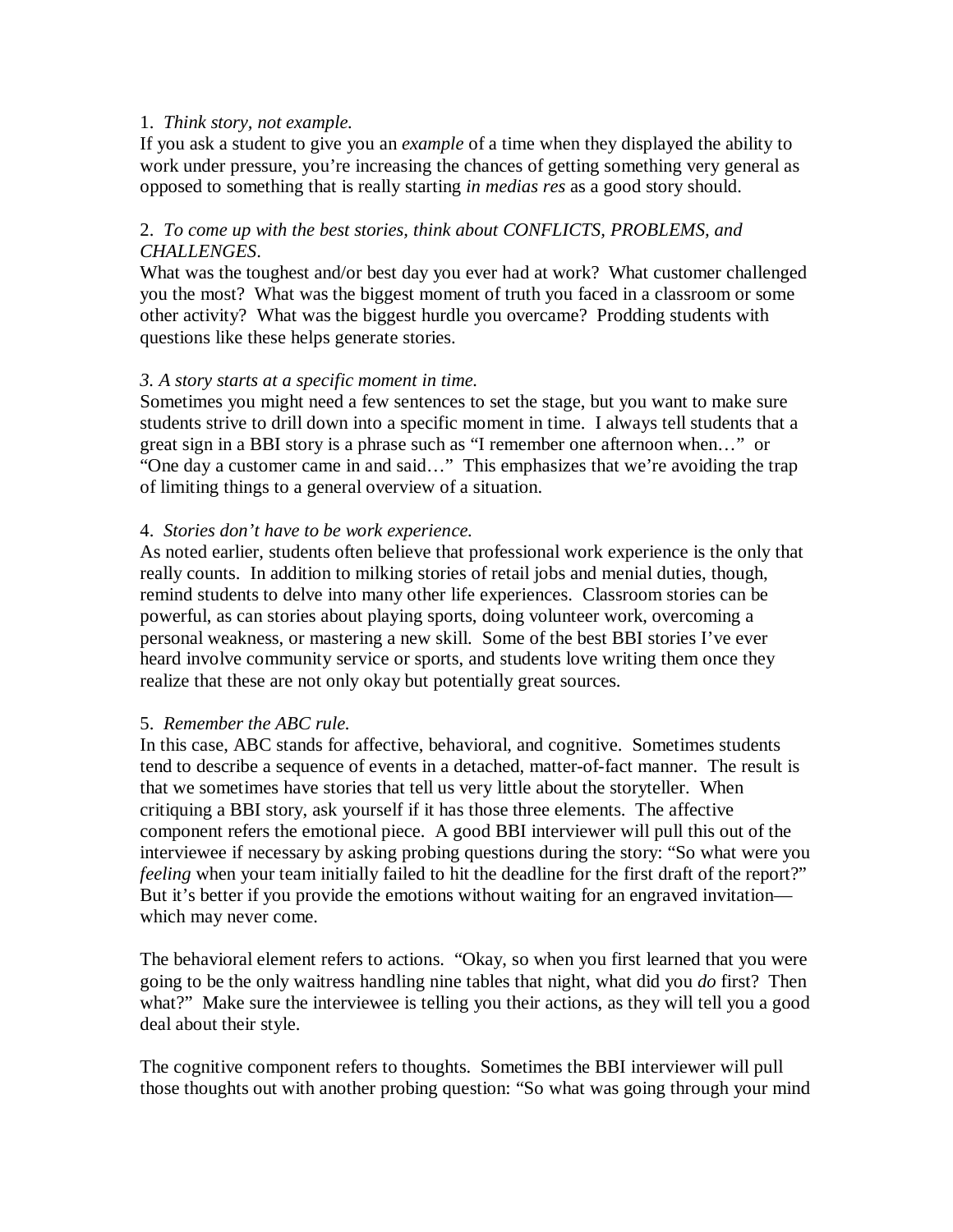when you first realized that you had made that mistake?" Candidates can make themselves come alive by being sure to inject their thought process as well as their emotions. We see much more of their problem-solving style if they can give us a window to their internal worlds.

## 6. *Bring the story all the way to the conclusion.*

Sometimes I'll see a great customer service story, and it just ends when the interviewee resolves the problem. But if I'm a good interviewer and ask one more question—"So did you hear anything more about it afterwards?"—not infrequently I'll learn that the individual received a special commendation or award or letter of appreciation. Make sure that the interviewee doesn't end the story until we really see the impact of their actions. We want to see resolution to that conflict!

## **Common Problems with BBI Stories**

Just as good BBI stories share the aforementioned characteristics, there are also quite a few common pitfalls that you will need to correct when teaching BBI.

1. *Watch out for words like "always," "usually," and "sometimes."* Many interviewees have trouble getting beyond a general overview of a situation, and these words should tip you off about that problem. The BBI interviewer is not interested in what you usually or sometimes do; he or she wants to find out a specific moment in time. Sometimes a good BBI answer can start with an overview that is a little general, but make sure the interviewee puts the emphasis on one specific day, week, customer, challenge, etc.

2. *There may be no "I" in "team"… but the letter "I" appears four times in* 

*"behavioral-based interviewing."* As the cliché goes, there is no "I" in team. Therefore, team members—whether in sports, jobs, or classrooms—often have a tendency to downplay their individual contributions in a specific team situation. You may hear the word "we" quite a bit in answer to a BBI question about facing challenges in a team situation. This creates problems for the interviewer, as there is no way of knowing which responsibilities or actions were handled by the interviewee. So make sure that the word "I" comes up frequently in all BBI answers—including those involving roles in a team. The interviewee doesn't have to be the leader or star performer of the team, but we do need to see how they contributed to the team effort.

3. *Beware of the "who cares" story.* Even if the interviewee picks a specific situation and describes it thoroughly, there is no guarantee that the result will be a compelling story. For example, one student used the following as a story in answer to a BBI question about working as a team: "We had to do a group project in my marketing class, and we ended up procrastinating when it came to getting the project together. So we finally met three days before the project was due. The energy level in the room was really low. No one was that motivated to do the project, but I said to the team, 'Look guys, I'm not excited about it either, but we really need to get this done.' So we got going on it and ended up getting a B on the project."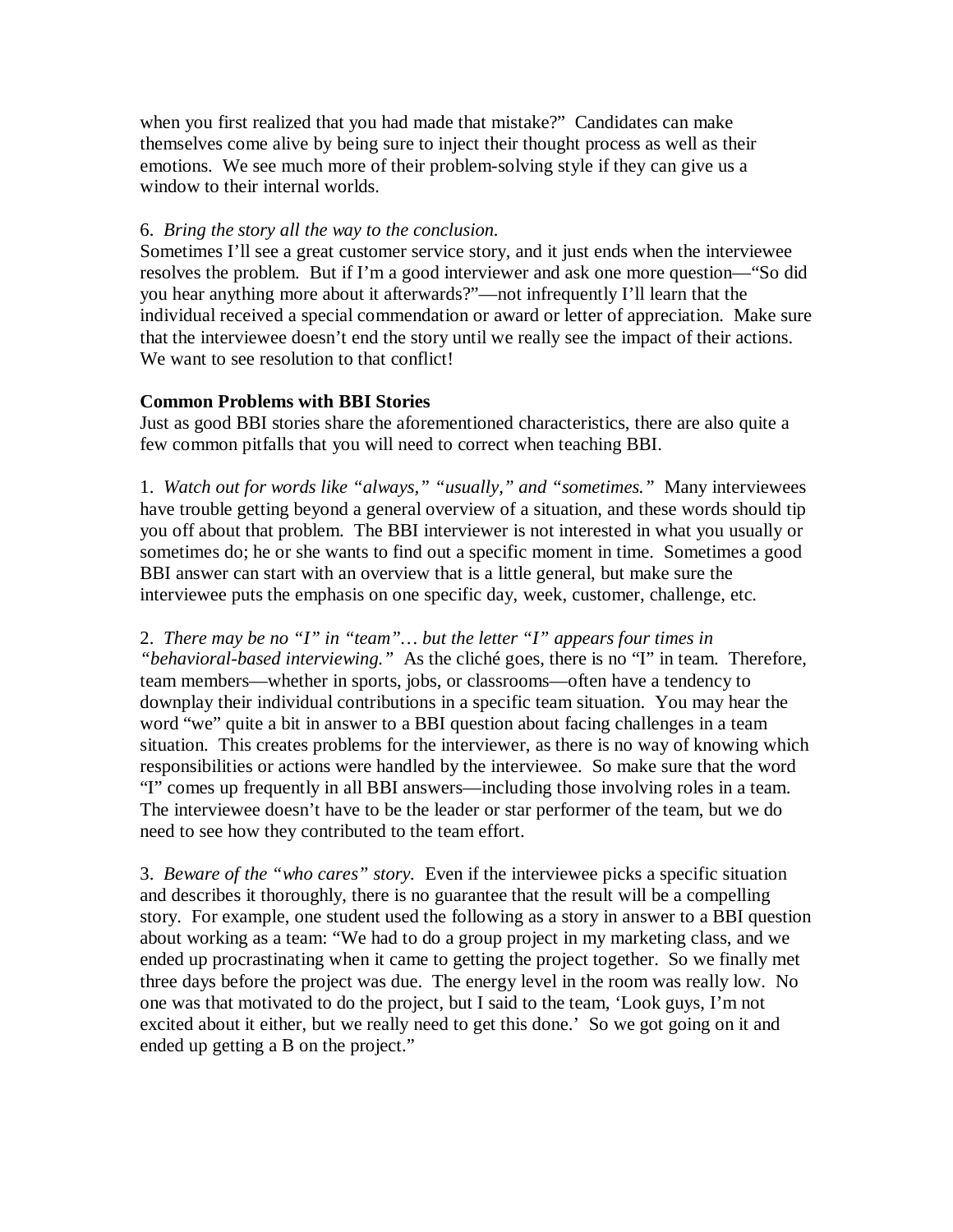This isn't exactly an inspiring story, although it does have some specifics. Hearing a story like this, I have to wonder if this is really the *best* team story that the candidate has got. If it really is, our impression is that this is not the greatest candidate. More likely, though, the interviewee just didn't rack his brain enough *before* the interview to determine what the *best* story could be. Unless you're really good at BBI, the first story to come off the top of your head might not be the one that will get you the job. Thinking through and writing out stories in advance helps considerably with this problem.

#### **Student examples of BBI stories**

It might be useful to see a few examples of what a great BBI story looks like. As you read one of my favorites from my most recent Professional Development for Co-op class, remember that the ultimate goal is to be able to write a story FIRST, and then to list at least THREE soft skills that the story could be used to prove about yourself. So try to think of all the different soft skills or qualities that Rebecca could use this story to prove during an interview:

"At my high school they take their yearbook very seriously. The book is over 400 pages long, has an annual budget of over \$200,000, and has won numerous national awards. There is typically an editorial staff of 2 editors-in-chief and 8 section editors, along with a staff of 30. My senior year our advisor asked if I would be willing to take on the position of editor in chief by myself as she did not feel anyone else was qualified for the job. I agreed and spent the summer before preparing the layout of the book, setting up our office and buying new equipment.

"Our first deadline of around 80 pages was due in mid-October. I decided to tell the staff the deadline was at the end of September so we would have adequate editing time. The due date I set came and I went to collect layouts from my staff and found that only half had completed their layouts and even those were only mediocre. I went home that night feeling that I had already failed. I had nothing to work with and yet in a few weeks I was responsible for turning in 80 pages. No one had listened to the revisions I had made and I felt powerless.

"I decided that I couldn't give up; I was going to get this book done and done right because I had been given the responsibility to do so. I stayed up almost the whole night and wrote a two-page speech to deliver to my staff the next morning. I knew I had to be careful to balance coming off as angry to get my point across that I was serious, but at the same time I did not want everyone to think that I was on a power trip, especially because a lot of these students were my in my same grade and people I considered friends. On the way to class that day I stopped at the grocery store to buy some doughnuts for the staff as I knew this was a way to show that I really cared about them and that I wanted this to be an enjoyable experience.

"I then sat everyone down and explained to them how I was very disappointed with the results I had seen and that they were unacceptable. I outlined a plan of how I wanted the layouts to get done including showing them new forms that I had created so that each student could review his or her own work before turning it in to me. I stressed the fact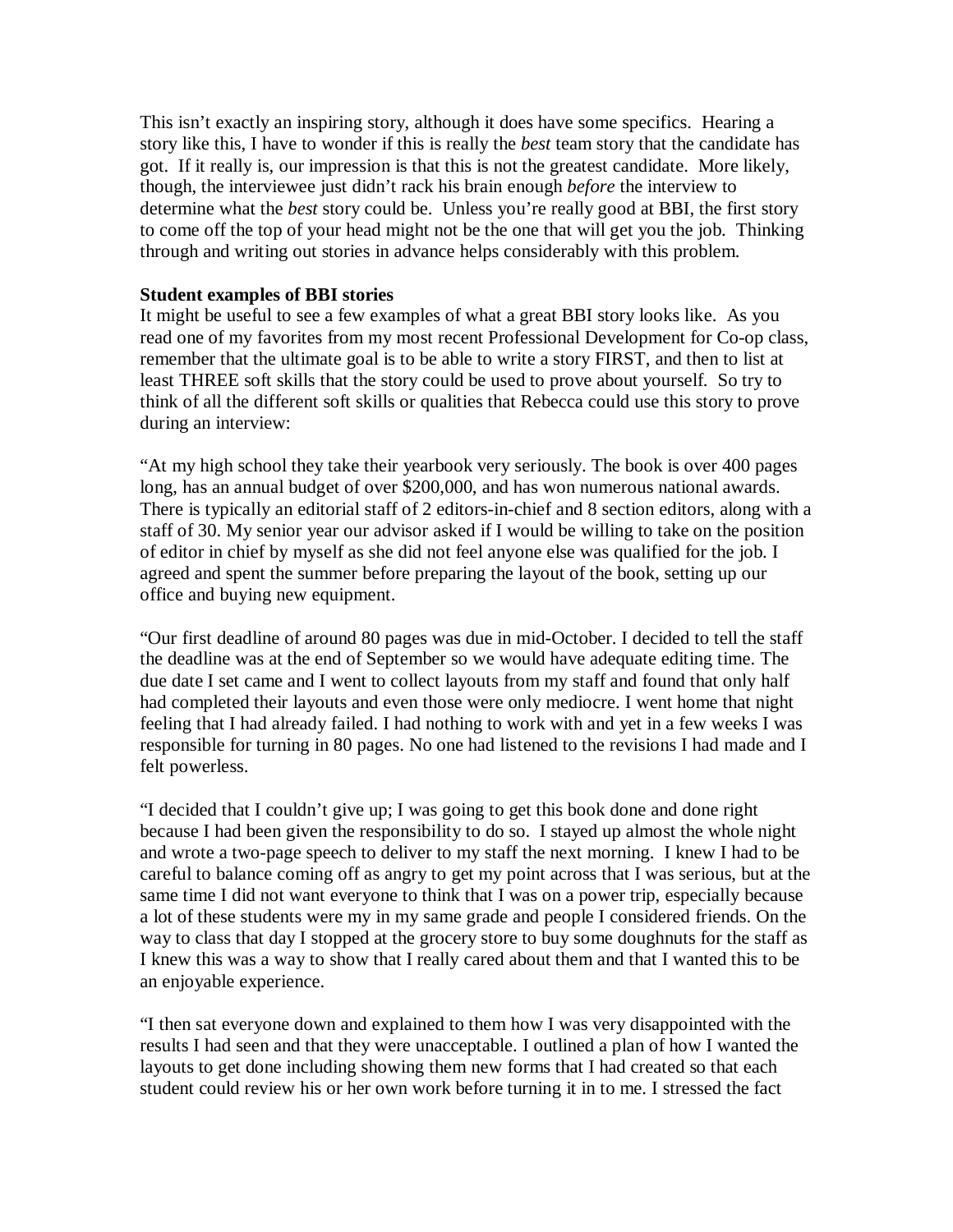that I believed in the ability of each one of them and that I truly believed we could have a lot of fun and produce a book that we would all be really proud of. I could tell when I was done that everyone seemed much more motivated, they really wanted to work hard as a team and get this done.

"Every deadline after that I almost always received layouts on time and in near perfect form. In addition, our staff really bonded throughout the year and we had a really great time. When the book came out at the end of the year we heard from countless students that of all the years this was their favorite yearbook. I felt so proud of the book and my staff."

## *~* Rebecca Harkess

Rebecca's story is one of the best BBI stories that I've seen in a long time. Consider some of the elements: Even when she is giving background/overview to set up the critical moment of the story, we learn some things that are impressive about her. Due to the quantitative and qualitative details, we see that her editorial position was a high-stakes role.

The next great thing about this story is how well it conveys her thoughts, emotions, and actions as she encounters a major obstacle. We really know what it was like to be her in this role, and we have an appreciation for how seriously she took the failure that she faced. She proceeds to walk us through her thought process and actions in addressing the problem and carries it right through to the outcome. Just wonderful.

Better still, the story is one that Rebecca will have up her sleeve in case she needs to prove any number of qualities or soft skills: leadership, responsibility, conflict management, results orientation, interpersonal skills to name just a few!

The next story is from Cheyenne Olinde. Although this story is perhaps not as strong in capturing emotions through the conflict, it is almost a fiendishly clever story for a Supply Chain Management (SCM) major to use in an interview. Cheyenne has never worked in corporate SCM… but this story absolutely will resonate with SCM professionals: After all, it entails meeting a logistical challenge—one that required consideration of manpower, equipment capabilities, delivery time, and so forth. So while the story illustrates many soft skills—see if you can spy them as you read—it is particularly smart in showing that he has an appreciation for what a SCM interviewer may want to know.

"As a combat photographer, I have been fortunate enough to document every aspect the Marine Corps has to offer. I have documented everything from aerial reconnaissance to autopsies. I have been deployed to Cuba, Spain, Seychelles, Malta, Greece, Italy, Puerto Rico, Djibouti Africa, and Wisconsin. The one thing that all my missions had in common was that I was serving a customer. Whether it was a Captain for a routine passport photo, or aerial photographs of a military base's security weakness for a General, I have always interacted with clients. Many times my customers would want certain photographs that were impractical and I would have to tactfully explain why their request would not work and offer a solution to solve their problem. Other times, I would get a call from an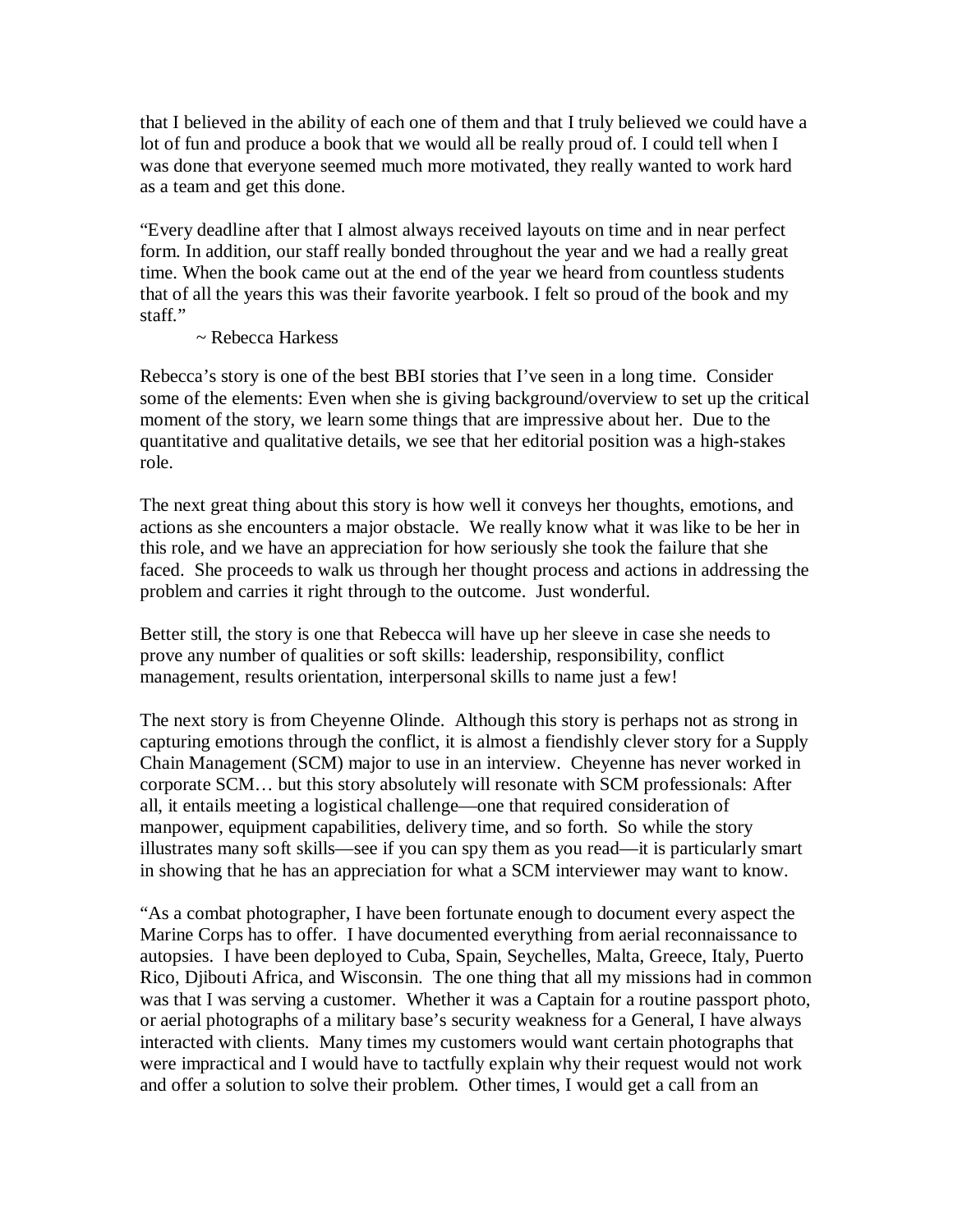important client who needs an exceptional amount of work done in a very short window of time.

"When our Marines were preparing to go to Afghanistan, we had to provide them with the tools to help teach their Marines basic Arabic. Their request was for over 1000 instructional Arabic CDs, needed in less than seven days on top of the other 30 jobs we currently had. My shop had neither the manpower nor the equipment to handle the request, and the customer did not have the funds to go elsewhere. I had to make it work.

"The original CDs were provided; we just needed to make the copies. We only had the capability to copy 20 CDs an hour, plus the work could not interfere with our other jobs requested by my other customers.

"I implemented a split schedule of three eight and half hour shifts, operating non-stop. This allowed for the constant copying of CDs, and the continuous work on other current productions. Not only did we meet the goal in less than three days, we made an extra 500 for future operations and completed all the current productions in house.

"I approached my commanding officer and requested time off for the team after the hard work and dedication my Marines showed. I then had them all come over to my house and treated them to a BBQ to thank them. After that, there was nothing my Marines would not do for me, and superiors knew that there was no challenge too large I couldn't handle."

~ Cheyenne Olinde

If I remember correctly, Cheyenne used this story to prove that he had good customerservice skills. While it does so, it also could be rolled out to illustrate problem-solving skills, leadership, and time management skills.

As you can see, a great BBI story really brings a job candidate to life. Although Rebecca and Cheyenne were both first-time job seekers, they repeatedly wowed interviewers with stories like these.

# **Impact of teaching BBI**

By now I've taught behavioral-based interviewing to four classes. Consistently, this element is rated as the best and most useful aspect of the class. In terms of impact, all of the following are true:

1. *Students are better prepared for job interviews.* After completing the bridging and BBI exercises, students have an arsenal of five stories that are ready to use as well as an understanding of how to produce more stories. Given that a focus group of 22 business co-op employers recently told us that *all* of them now use behavioral interviews, students are very prepared for this interviewing style. One year ago, I had 20 students interview with Microsoft, and 15 of them came away with co-op job offers. I think that the student's comfort level with BBI was a big part of the reason behind that impressive success rate.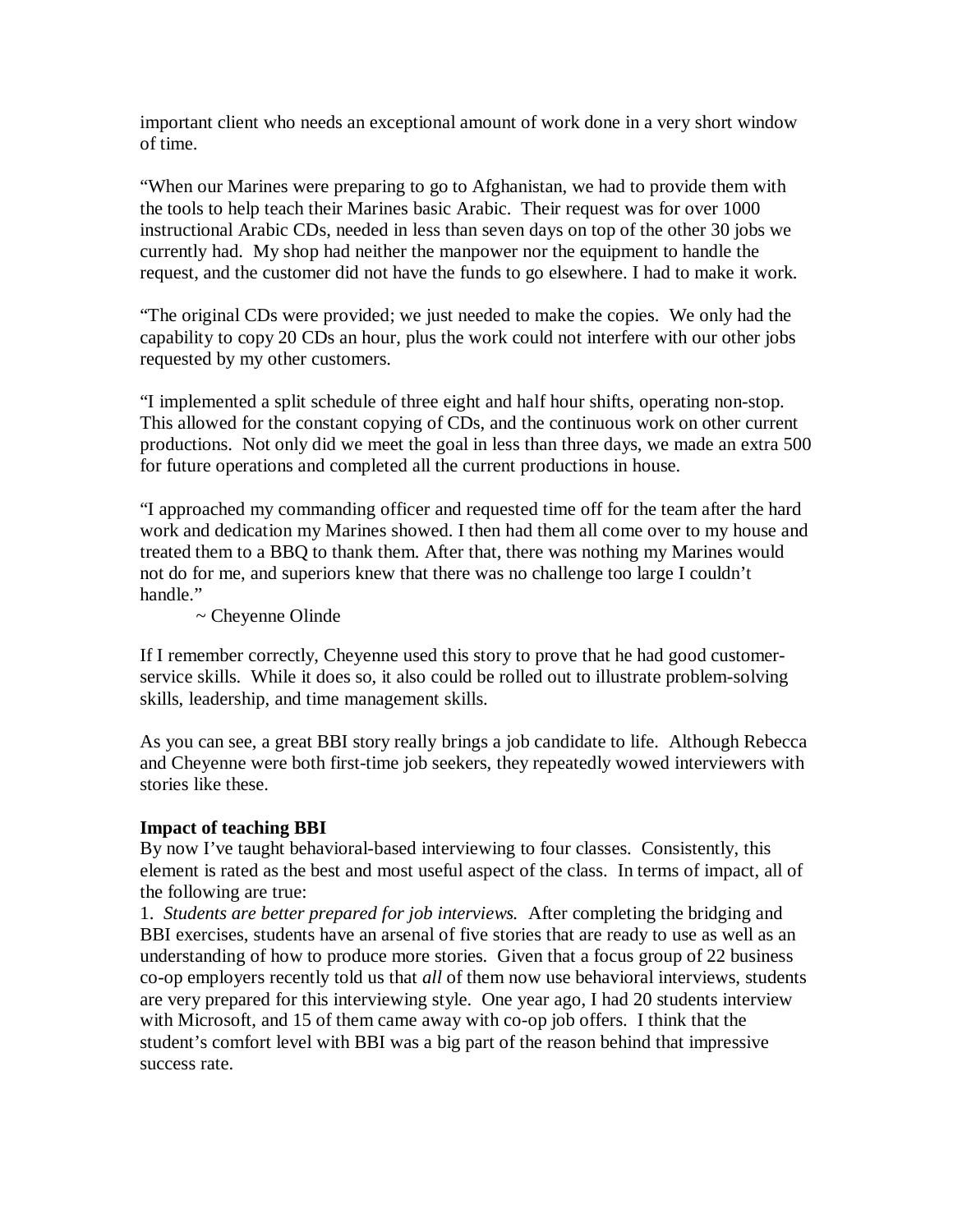2. *Once students have BBI stories, they find ways to use them in conventional interviews.*  After going through the exercises, students are sold on how powerful it can be to use BBI stories to answer more conventional questions about their strengths, qualifications, classroom experiences, and previous job experiences. It's all too easy to claim that one was a great performer: Using BBI stories helps to prove that point.

3. *Teaching BBI helps you understand who you students really are.* When you work with dozens of students at a time, it's hard to develop significant relationships with all of them. Reading through five personal stories about each student will teach you things you otherwise will never know about your students. Whether it's their ability to overcome adversity, their pride in doing a great job on some menial task, or the courage of their convictions, you will come away with some critical information about each student. This obviously will help you do a better job of working with your students and assisting them in finding the best career path.

## **Teaching Professional Behavior with Stories**

At Northeastern, another challenge gradually moved to the forefront of our consciousness around the 2005-06 academic year. Although we always have had some degree of problems with professional behavior in the workplace, it seemed that the problems were becoming more prevalent at that time. The issues ranged dramatically in type and seriousness, including problems with tardiness, abuse of technology, alcohol after work, and so forth.

What frustrated us more than anything was that we believed we had been proactive in dealing with these issues. They are covered in my *Find Your First Professional Job*  textbook, and we went over them at great length in the course as well. So why were these issues continuing to arise?

The temptation was to bash the students as millennial generation individuals who believed that they were the center of the universe. However, that perception didn't seem to be helpful. Reflecting on it, it occurred to me that much of the advice we had given to students was *abstract* rather than *concrete.* In other words, we can tell students that they should network professionally in the office or thought that they should go the extra mile in their efforts… but how is a young adult of 19 or 20 with no corporate experience supposed to know how to translate such advice into an action plan?

With this in mind in May 2006, I set out to write a new book that would capitalize on the compelling nature of true stories. If specific stories could help an employer or co-op professional better understand something, why not use stories to *model* appropriate professional behaviors for our students?

Using the aforementioned critical incident interviewing techniques when interviewing students, alums, and colleagues, I compiled dozens of stories for the book—mostly success stories but with a good number of horror stories as well. As I wrote them, I logged them in an Excel spreadsheet that listed all the stories as well as various themes that each seemed to represent. I ended up with over 70 stories… and over 20 themes!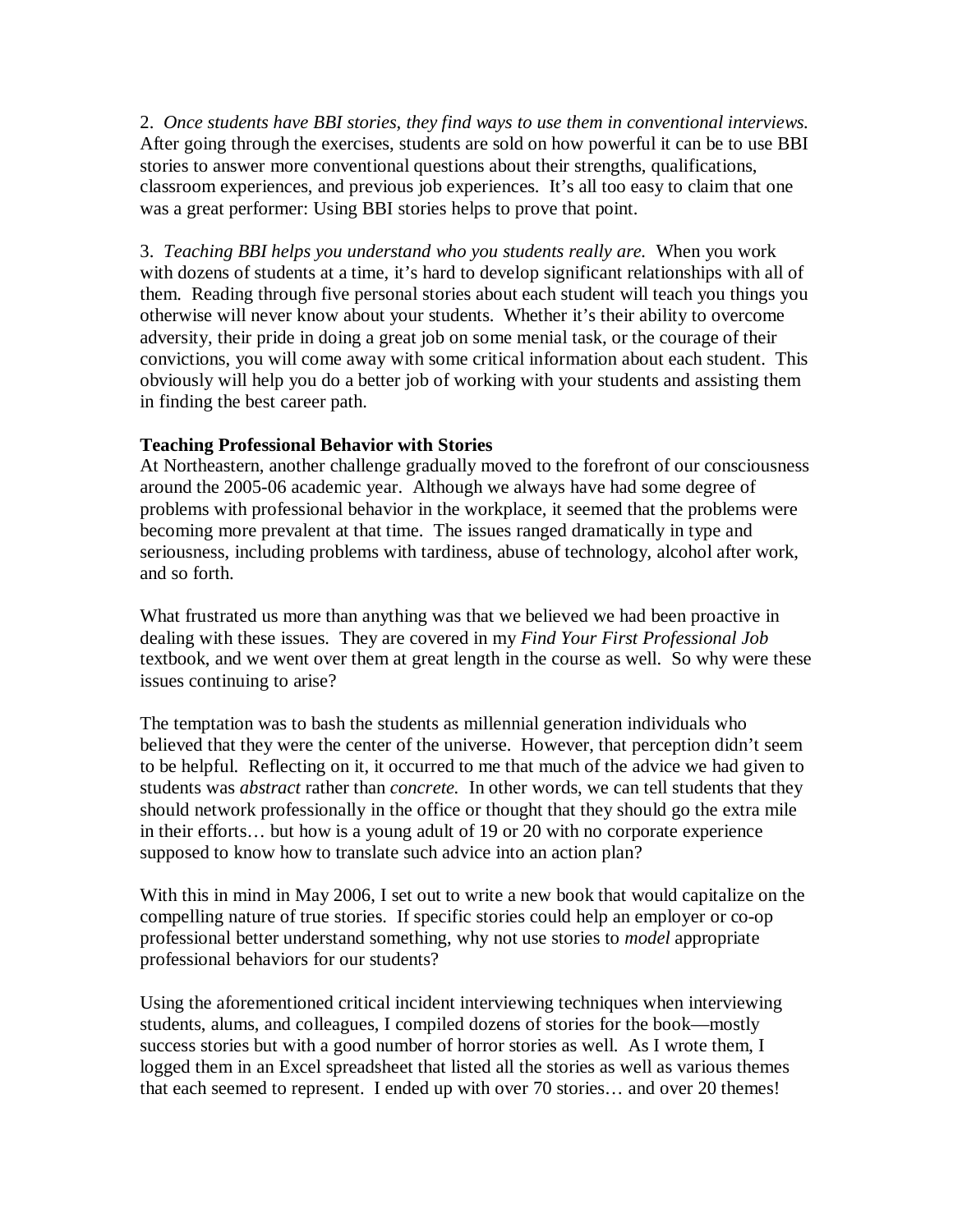But when I started to analyze the themes systematically, I found that there were many overlapping or repetitive themes. "Assuming the best" was not appreciably different from "staying positive," for example, nor was "going the extra mile" anything different from "exceeding expectations."

Ultimately I was able to boil down the themes to seven "keys to professional success:"

- 1. Own Responsibility
- 2. Stay Positive
- 3. Exceed Expectations
- 4. Do The Right Thing
- 5. See The Big Picture
- 6. Control What You Can
- 7. Build Relationships

Here's an example of a typical story. This one is from the "Own Responsibility" chapter it's called "Mistakes Happen."

# **Mistakes Happen**

Finance co-op student Amanda Roche had just made a disturbing discovery: She had made a pretty major mistake on a cost report that already had been submitted for processing. Even worse, she had seen how her overwhelmed boss had reacted when others had made similar errors.

However, she also had noted how those people had chosen to deal with the situation, and that had given her some insight into understanding her boss. "I had seen him get frustrated at other people," she recalls. "But people would just wait at their desks, waiting for him to figure it out. And he would blow up: 'What do you think you're doing?!' he'd say, things like that."

Although she felt really nervous about it—"I thought he was going to yell at me," she says—Amanda decided to be proactive about it. "I was sure he would blow up, but before he could, I marched into his office," Amanda says. "I wanted to let you know that I made a mistake on this project," she told him.

She explained what she had done, why the error had occurred, and what she proposed to do to remedy the situation. "I want to apologize; it won't happen again," she added.

Much to her surprise, his attitude immediately softened. "Mistakes happen," he said. "There are so many reports that we have to send to different countries; it's surprising this doesn't happen more often," he told her.

"He also liked the idea I had about how to fix it," Amanda says. "We went over the corrected report on the phone with the customer, and I offered to stay late to help make it happen."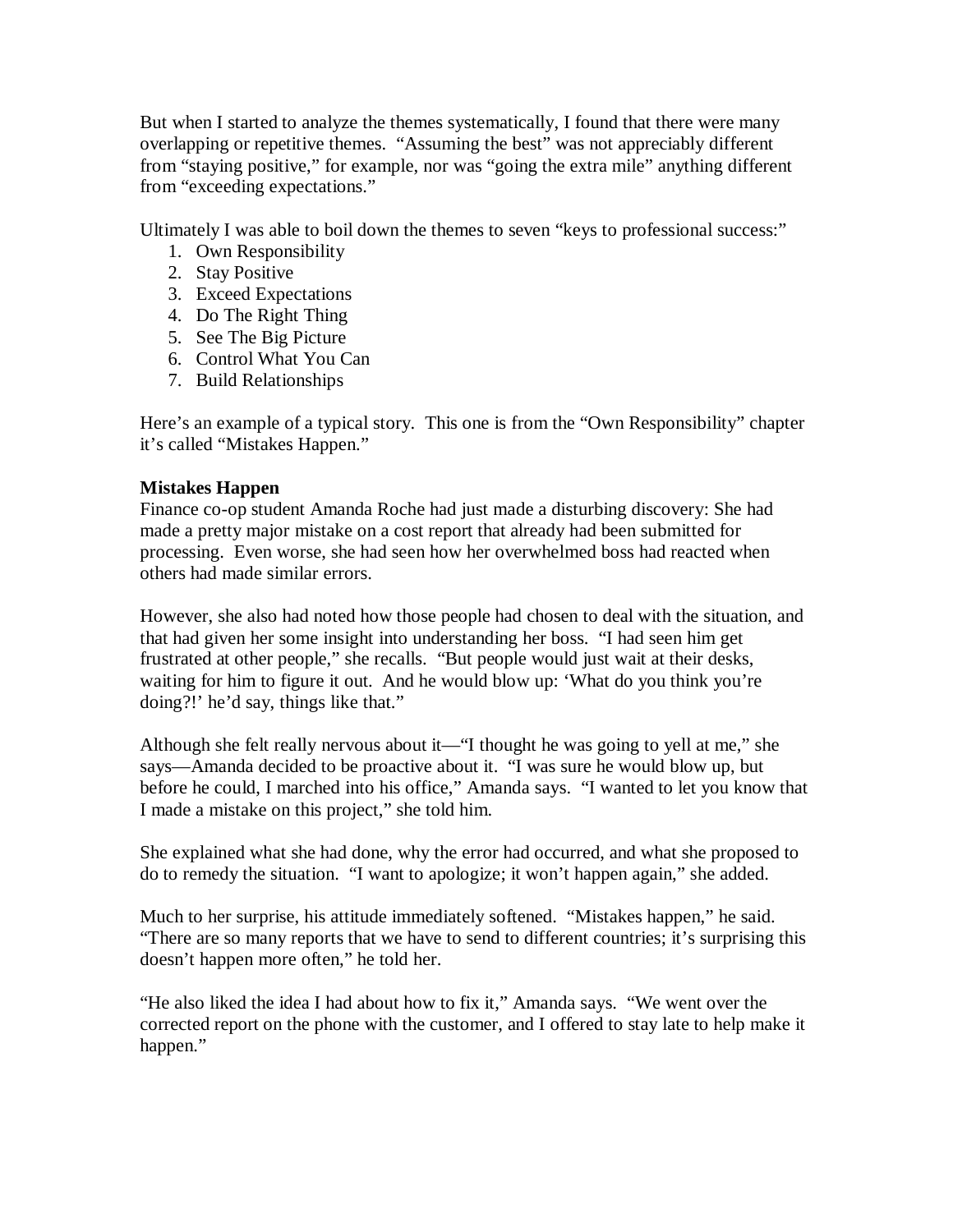It was great lesson for her. "The fact that I was the first one to bring it up and show how we were going to move forward made a big difference," she thinks. "He wasn't able to bite my head off."

## **Teaching with Exceeding Expectations**

I have only taught two sections using this new book thus far, but I'm pleased with the results. Several students have told me that they read the book on the subway on the way to work. Recently a student had a significant problem with a full-time employee and told me that she hearkened back to a story called "The Difficult Co-Worker" as she figured out how to handle. In that story, a first-time co-op describes how she managed to put herself in the shoes of a full-time administrative assistant. She realized that it might be unpalatable for a woman of 45 to have to take orders from someone who is 20, so she learned how to show respect by soliciting input from the woman. The upshot was that the co-op's manager noticed that the co-op now had the *best* relationship with that difficult individual of anyone on her team.

So the book seems to give people some concrete strategies that have proven effective in similar situations in the past. In reflecting on the book in essays, students cite specific stories that surprised them or reinforced some notion that they may have had about what differentiates the great performer from the average one.

I wrote various "case clusters" that can be used either in classroom discussion or in reflective writing assignments. The themes for these clusters include quite a few relevant topics: paying your dues, managing expectations, and sexy jobs, to name a few. Some majors need to work on some themes more than others, so this gives the various instructors some flexibility.

I also assign a final paper that asks each student to reflect on their strengths and weakness in terms of the seven keys to professional success and how they will work toward mastering the keys. Additionally, I have students discuss the four stories that had the greatest impact on them. I have been rewarded for that with many thoughtful papers.

# **Final Thoughts on the Power of Stories**

Through these experiences, I have come to believe that narratives are quite underrated as a teaching device. Given the vital role that storytelling plays in world cultures handing down their traditions—whether in Greek myth, native American legend, or most major religions to name just a few examples—it's unbelievable how much higher education fails to employ stories as a way of engaging learners in subject matter. Consider the following quote from legendary psychologist Jerome Bruner:

"It has been the convention of most schools to treat the arts of narrative song, drama, fiction, theater, whatever—as more 'decoration' than necessity, something with which to grace leisure… Despite that, we frame the accounts of our cultural origins and our most cherished beliefs in story form, and it is not just the 'content' of these stories that grip us, but their narrative artifice.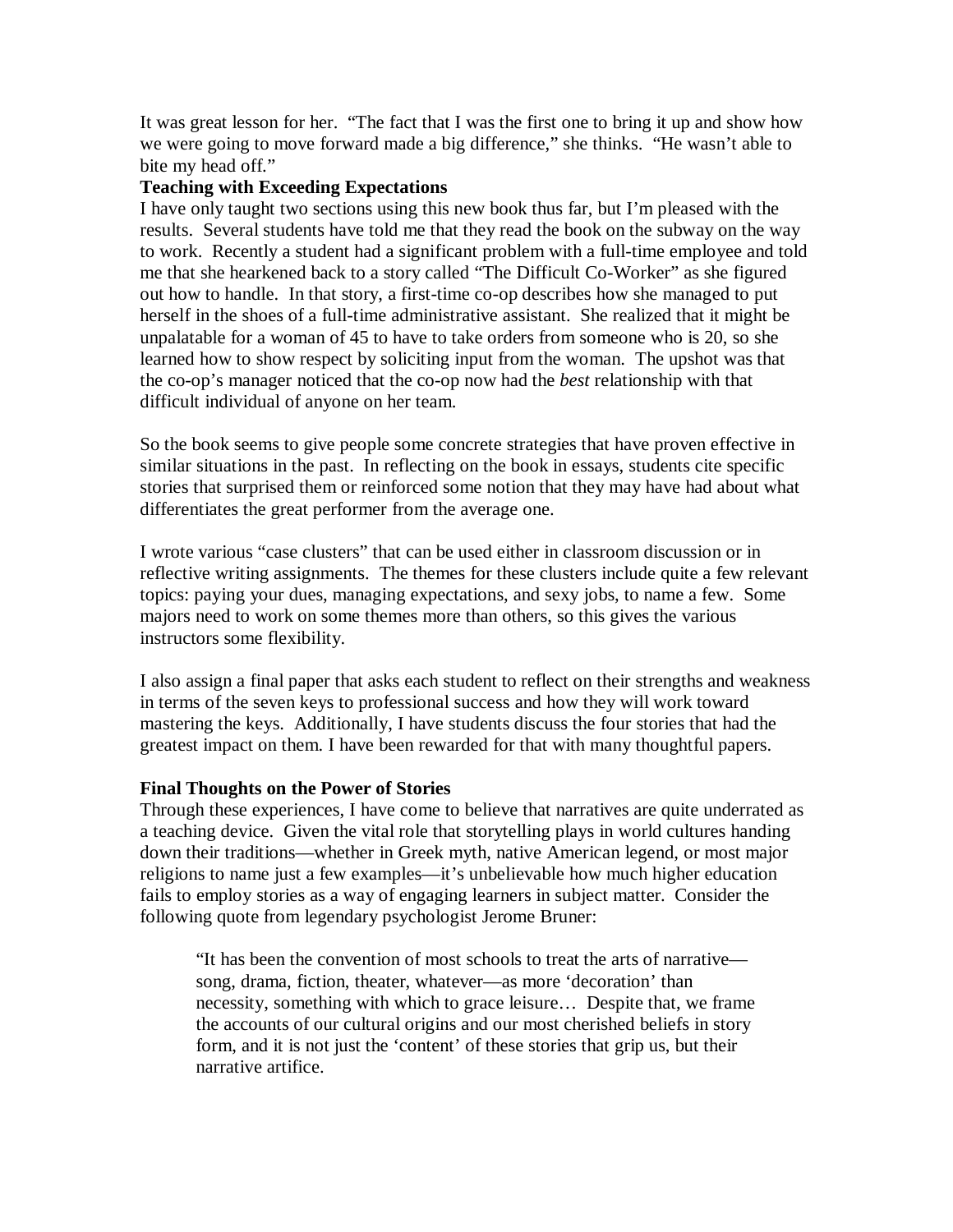"Our immediate experience, what happened yesterday or the day before, is framed in the same storied way. Even more striking, we represent our lives (to ourselves as well as to others) in the form of narrative. It is not surprising that psychoanalysts now recognize that personhood implies narrative, "neurosis" being a reflection of either an insufficient, incomplete, or inappropriate story about oneself.

"Recall that when Peter Pan asks Wendy to return to Never Never Land with him, he gives as his reason that she could teach the Lost Boys there how to tell stories. If they knew how to tell them, the Lost Boys might be able to grow up."

--Jerome Bruner, *The Culture of Education* (1996)

If we can capitalize on narrative techniques to educate our students about behavioralbased interviewing as well as what it means to be an exceptional performer, my hope is that we can utilize the power of stories to grow up as professionals in workplaces.

#### **Recommended Reading**

I can't resist completing an article about the power of stories without leaving you with a few book tips. Readers interested in learning more about how stories can be used to convey serious subject matter more effectively may be interested in the following books:

#### *The Culture of Education* by Jerome Bruner

This is a rather cerebral read but a good one if you would like to understand some of the theoretical underpinnings of this paper. Nine essays comprise *The Culture of Education,*  all reflecting on how cultural psychology informs education. In general, Bruner discusses the failings of education, the four dominant models of pedagogy, and how various approaches—including the use of narratives—could be used to make improvements in the delivery of education.

#### *The Five Dysfunctions of a Team* by Patrick Lencioni

One of my contacts at Microsoft told me about this author, who has written several business books that eschew the usual how-to approach to convey concepts. Rather than dryly listing the five dysfunctions of a corporate team in this book, for example, Lencioni sets up a fictional narrative complete with characters, details, and plot twists. Is it great fiction? No, but it's an enticing spoon of sugar to make the medicine go down. He has similar books that include *Death By Meeting*; *Silos, Politics, and Turf Wars; The Four Obsessions of an Extraordinary Executive;* and *The Five Temptations of a CEO.* 

#### *Love's Executioner and Other Tales of Psychotherapy* by Irvin D. Yalom

Irvin Yalom is a renowned psychiatrist, best known as an expert in group therapy. His textbook on that topic is the definitive one. However, I recommend him heartily because of his use of narratives to teach a great deal about his field. *Love's Executioner* is a book of true stories of Yalom's patients, heavily disguised to preserve confidentiality. Quite often the stories show Yalom stumbling through difficult cases, sometimes reaching a good outcome in spite of himself. Any student of psychotherapy would be both humbled